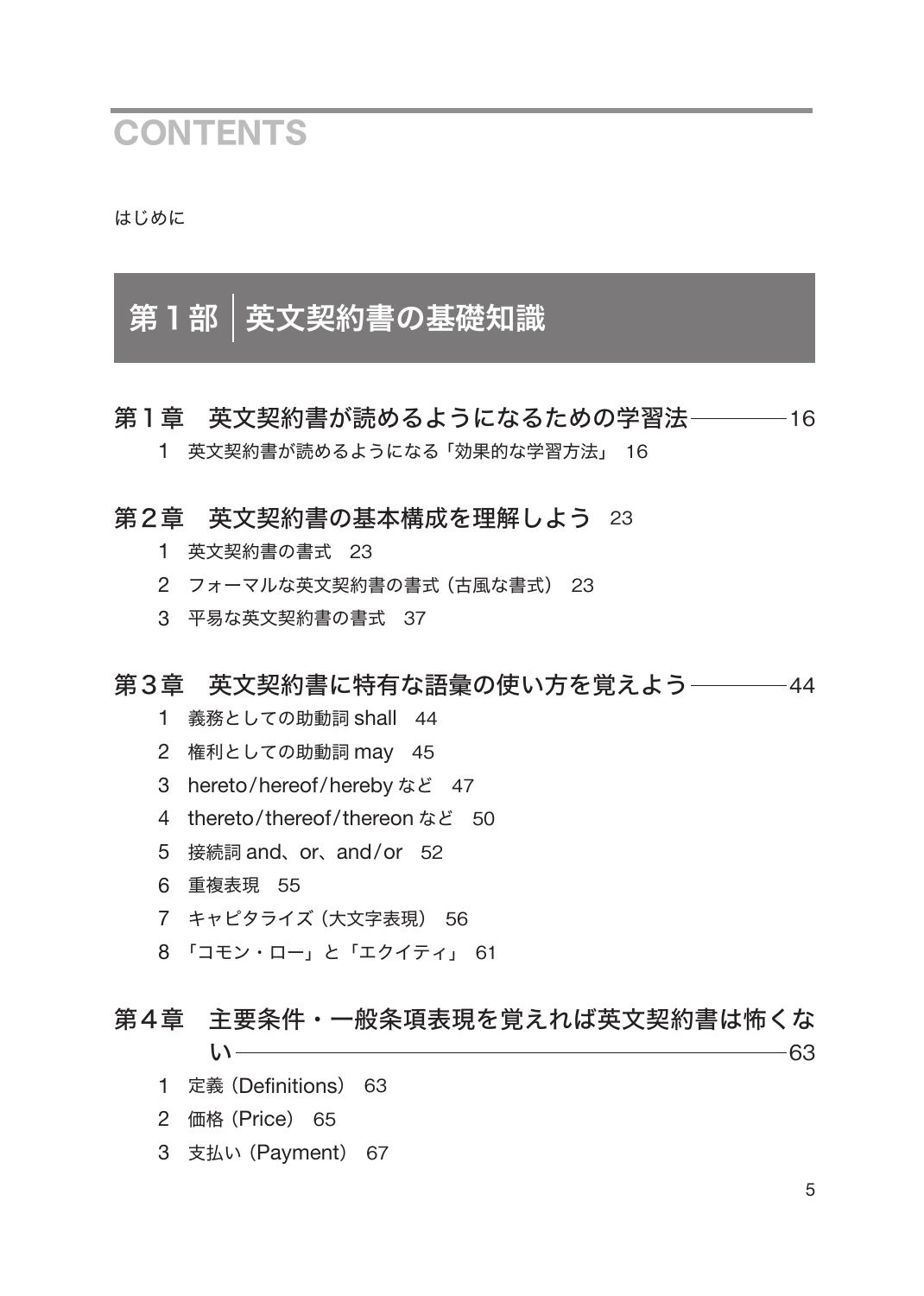- 引渡し(Delivery) 70
- 保険(Marine Insurance) 71
- 所有権と危険負担(Title and Risk) 73
- 保証(Warranty) 74
- 責任制限(Limitation of Liability) 80
- 不可抗力(Force Majeure) 81
- 弁済期日繰上条項(Acceleration Clause) 83
- 守秘義務(Confidentiality) 83
- 解除(Termination) 85
- 譲渡(Assignment) 86
- 完全合意(Entire Agreement) 87
- 変更(Amendments) 88
- 権利放棄(Waiver) 88
- 分離(Severability) 89
- 存続(Survival) 89
- 通知(Notices) 90
- 準拠法(Governing Law) 92
- 仲裁(Arbitration) 92
- 裁判管轄(Jurisdiction) 94
- 期間(Term) 95
- 為替レートの調整(Exchange Rate Adjustments) 96

# 第2部 英文契約書に頻出の語彙と表現

#### 第1章 ラテン語の語彙も慣れれば簡単! - 2000 - 100

- pro rata (プロラタ:割合に比例して) 100
- bona fide (ボナファイデ:善意の) 101
- de facto (デファクト:事実上の) 101
- proviso (プロバイゾウ:但書) 102
- 5 mutatis mutandis (ムータティスムータンディス:必要な修正を加えて) 102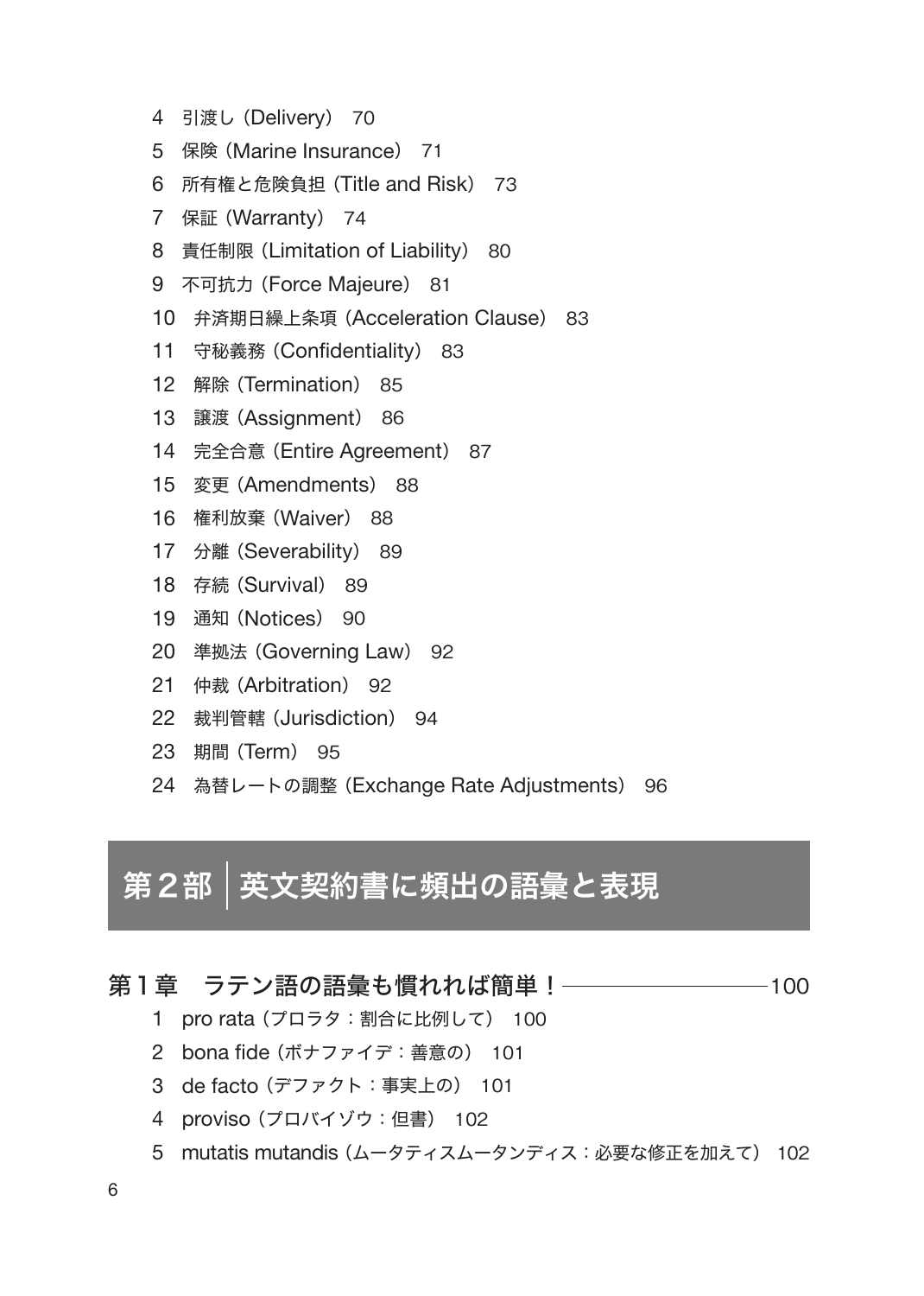- vice versa (バイスバーサ:逆もまた同じ) 103
- 7 in lieu of ~(インリューオブ:~ の代わりに) 104
- per annum (パーラナム:1年につき) 105
- per diem (パーディアム:1日につき) 105
- ad hoc (アドホック:臨時の) 106
- inter alia (インターエイリア:とりわけ) 106
- pari passu (パリパス:同順位の) 107
- ab initio (アブイニショ:遡及して、最初から) 107
- de jure (デジュリ:法律上(の)) 108
- pro forma (プロフォーマ:形式上の) 109
- status quo (ステータスクオー:現状) 110

#### 第2章 英文契約書の頻出語彙・基本表現を理解してレベルアッ プ! 111

 abide by ~(~に従う、~を守る) 111 2 according to ~ (~に従って) 112 accrue interest (利息が発生する) 112 4 acknowledge and agree that ~ (~を確認して承諾する) 113 5 act or omission (作為または不作為) 114 adverse (不利な)、 adversely (不利に) 114 affiliate、 affiliated company (関連会社) 115 allege (主張する)、 allegation (主張) 116 9 and the like (~および同類のもの、~など) 117 10 as defined below (以下に定義するとおり) 117 as of ~(~の時点で、~当時) 118 12 as per  $\sim$ , pursuant to  $\sim$  ( $\sim$ により、 $\sim$ に従って) 119 13 as the case may be (場合により、状況に応じて) 120 at one's own expense (自己負担で) 120 at one's option (~の選択で) 121 balance、 outstanding (支払残額) 122 17 based on  $\sim$ , on the basis of  $\sim$  ( $\sim$ に基づき) 123 18 be in breach of the contract、breach the contract(契約違反をする) 124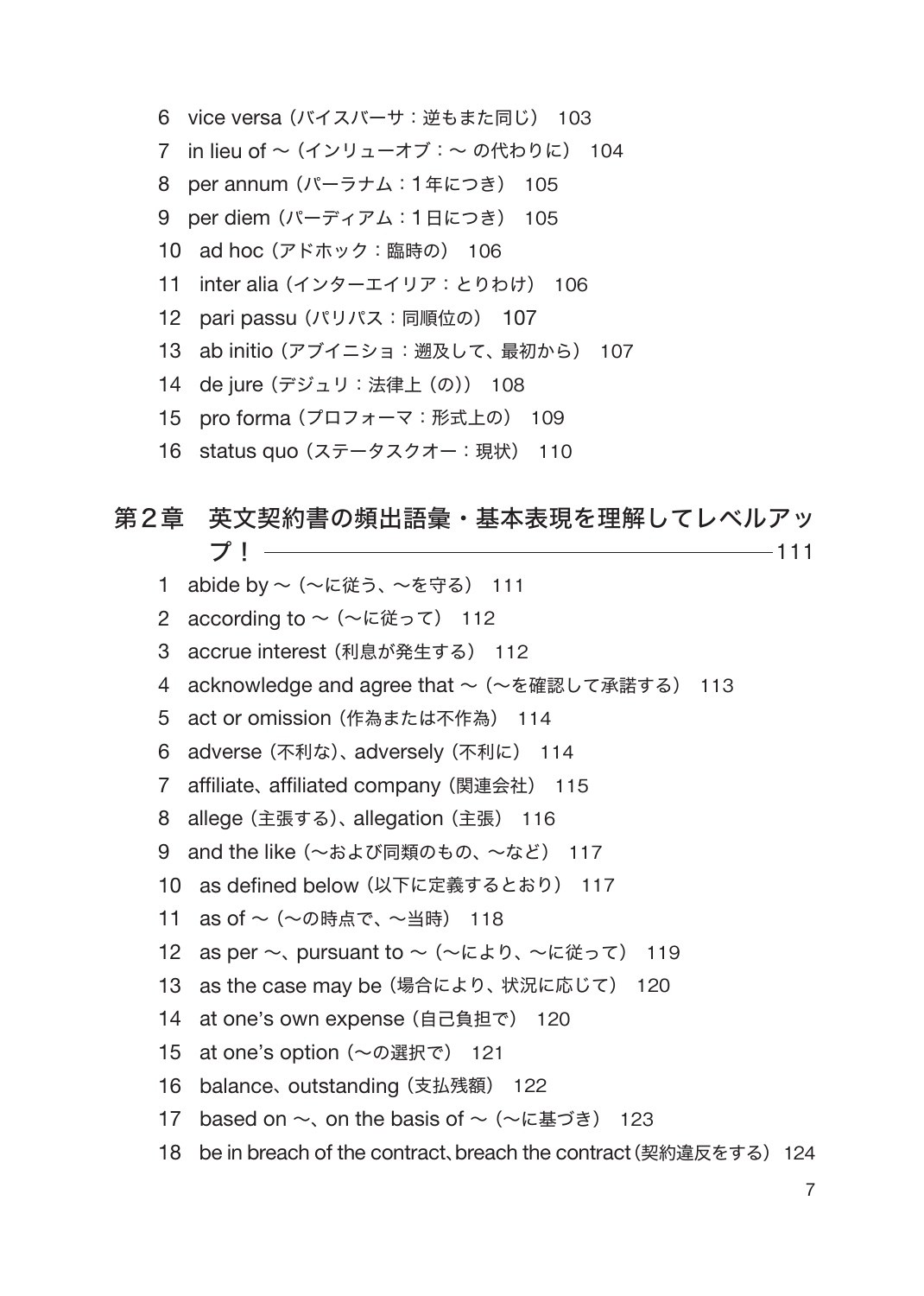- 19 be likely to  $\sim$  ( $\sim$ しそうである) 124
- 20 be solely responsible for ~ (~について全責任を負う) 125
- 21 be responsible for  $\sim$ , be liable for  $\sim$ , be obliged to  $\sim$ , have a duty to ~(~について責任を負っている、~する責任・義務を負っている) 126
- 22 bear ~(~を負担する) 127
- 23 best endeavors、 best efforts (最大の努力) 128
- 24 beyond reasonable control (合理的な支配を超えて) 129
- 25 by virtue of ~(~に基づき、~によって、~の理由で) 129
- 26 cause someone to do something (誰かに~させる) 130
- 27 certify (証明する) 131
- 28 collect ((代金などを)回収する) 132
- 29 commit a breach of the agreement (契約違反をする) 132
- 30 comply with  $\sim$  (適合する), in compliance with  $\sim$ , in accordance with ~ (~に従って) 133
- 31 confer (協議する) 134
- 32 conform to ~(~に適合する、~に一致する) 134
- 33 conforming to ~ (~に適合している) 135
- 34 concerned (当該(の)) 136
- 35 constitute an infringement of ~ (~の侵害となる) 136
- 36 contemplate (意図する、企図する) 137
- 37 corresponding to ~ (~に相当する) 137
- 38 cure、 correct (是正する) 138
- 39 deem ~(~とみなす) 139
- 40 defect (欠陥) 139
- 41 definitive agreement (正式な契約) 140
- 42 demand (催告、催告する) 140
- 43 depending on ~(~次第で、~によって) 141
- 44 disclaim (責任を否認する、拒否する)、 disclaimer (責任の否認、拒否) 141
- 45 disclose (情報を開示する)、 disclosure (情報を開示すること) 142
- 46 discontinuation (中止) 143
- 47 division of liability (責任割合)、apportionment of liability (責任分担) 144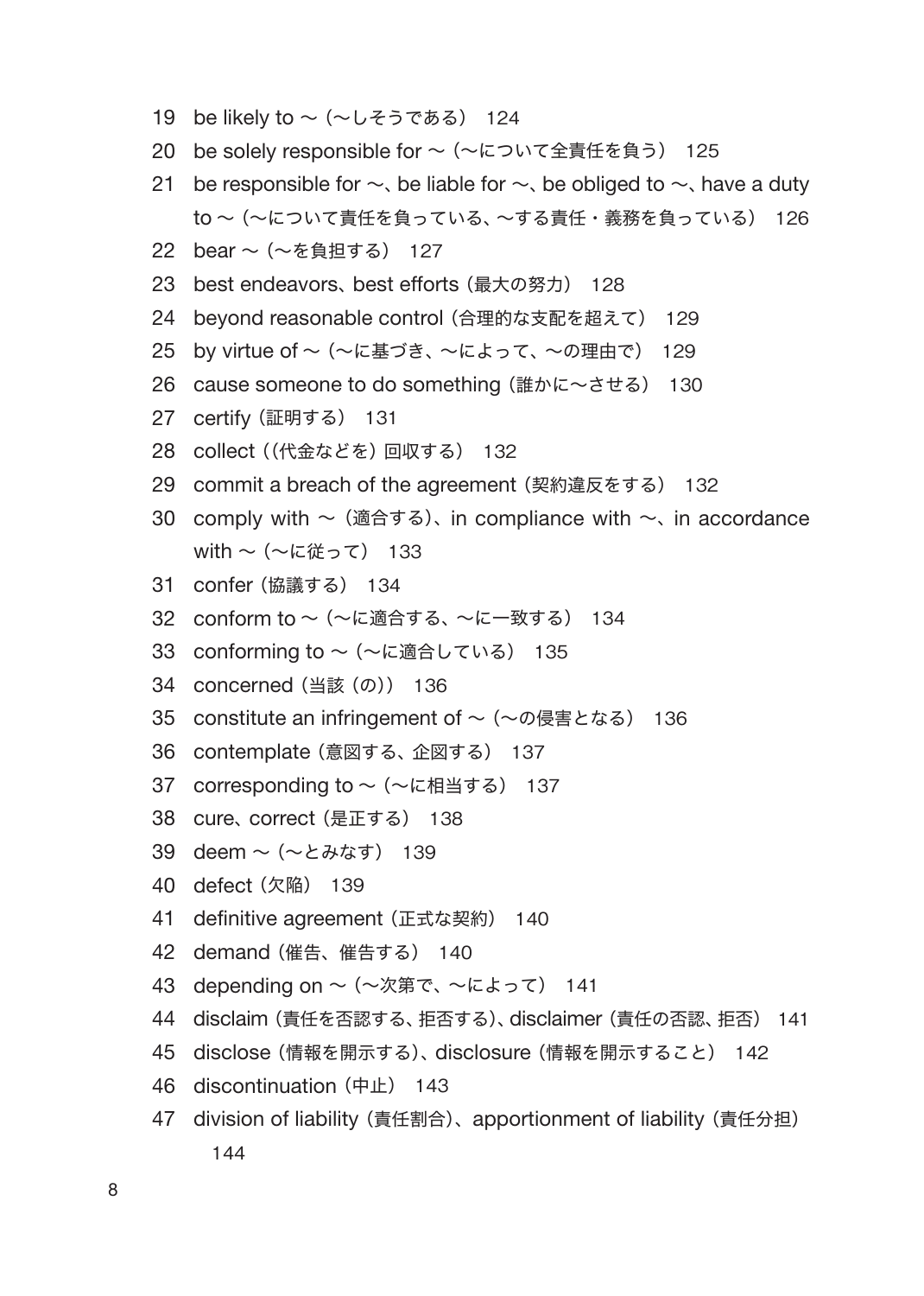- 48 due、 payable (支払期限が来ている、支払うべき)、 due and payable (支 払期限が来ている) 145
- 49 duly authorized representative (正当に権限が与えられた代表者) 146
- 50 ensure and warrant ~ (~を確実なものとし保証する) 147
- 51 enter into a contract、 enter into an agreement (契約を締結する) 147
- 52 entity (法人) 148
- 53 escrow (第三者預託)、 escrow account (エスクロー勘定) 149
- 54 establish that ~(~を立証する、~を証明する) 150
- 55 exclusive (独占的、排他的、専属的)、 non-exclusive (非独占的、非排他 的、非専属的) 151
- 56 execute ((契約書に署名して)正式に締結する) 152
- 57 express or implied (明示的または黙示的) 153
- 58 extinguish (消滅する、失効する) 153
- 59 fail to do ~(~しない、~することを怠る) 154
- 60 fall within ~(~に該当する) 154
- 61 failure or delay (不履行または遅滞) 155
- 62 fitness for a particular purpose (特定目的への適合性) 156
- 63 for any event attributable to ~ (~の責めに帰すべき事由により) 156
- 64 for the avoidance of doubt (誤解を避けるために記すと)、 for clarity (明 確にするために記すと) 157
- 65 for whatever reason (理由・原因にかかわらず) 158
- 66 free of charge (無償で、無料で) 159
- 67 foregoing、 aforesaid、 said (前述の、当該(の)) 160
- 68 forfeit ((権利などを)喪失する) 161
- 69 forthwith (直ちに) 161
- 70 from time to time (適時) 162
- 71 fulfill (履行する) 162
- 72 furnish (提供する) 163
- 73 hold someone harmless from [against]  $\sim$  (~から免責する) 163
- 74 if and to the extent (that)  $\sim$  (もし~ならば、~の範囲内において)、to the extent (that)  $\sim$  ( $\sim$ である限り) 164
- 75 immediately due and payable (直ちに支払いの義務が生じる) 165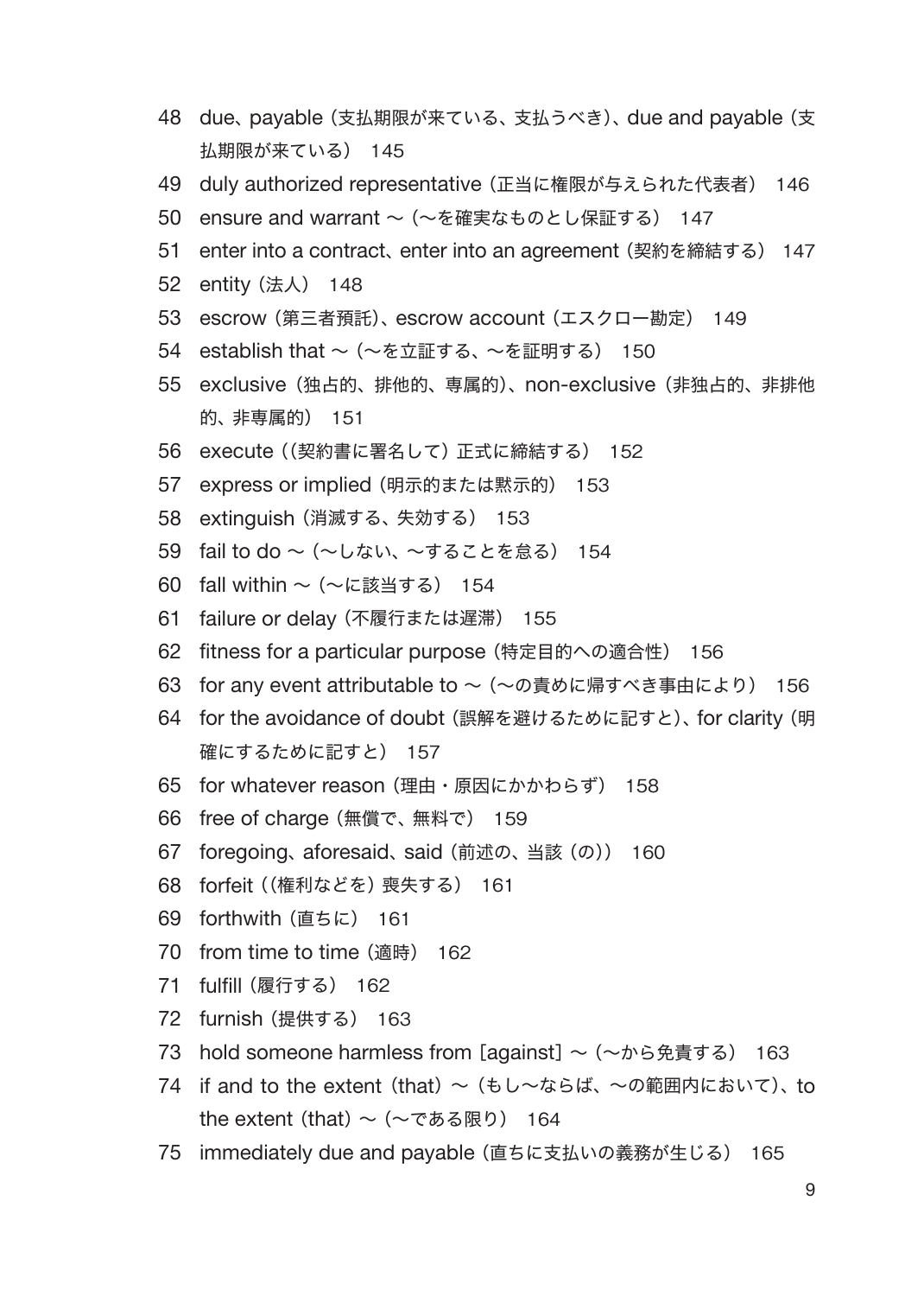- 76 in a timely manner (適宜、適切な時に) 166
- 77 in any of the following circumstances (下記のいずれかの事由が生じた 場合) 167
- 78 in connection with ~ (~に関して、~に関する) 167
- 79 in consideration of ~ (~を約因として、~の対価として) 168
- 80 in good faith (誠意を持って) 169
- 81 in no event (いかなる場合でも~ではない) 170
- 82 in one's sole discretion (~の裁量により、~の判断により) 170
- 83 in preference to ~ (~に優先して) 171
- 84 in the course of  $\sim$  ( $\sim$ の過程で) 171
- 85 in the event (that) ~、 in the event of ~ (~の場合には、 ~の事実が発 生した場合には) 172
- 86 in violation of ~ (~に違反して) 172
- 87 in writing (書面により) 173
- 88 including but not limited to  $\sim$ , including without limitation  $\sim$  ( $\sim$   $\&$ 含むが、これらに限定されない) 173
- 89 inclusive (含まれる)、 exclusive (含まれない) 174
- 90 inconsistent (矛盾する) 175
- 91 incurred by ~ (~が被った、~が負担した) 176
- 92 indemnification、 indemnity (賠償)、 indemnify (賠償する) 176
- 93 infringement (侵害)、 patent infringement (特許侵害) 177
- 94 insolvency (支払不能、(債務超過による)破産状態) 178
- 95 insure (保険を付保する) 179
- 96 latent defect (潜在的欠陥、隠れた瑕 か 疵 し ) 179
- 97 laws and regulations (法令) 180
- 98 lapse ((権利などが)消滅する、失効する) 180
- 99 liability is several only (責任は個別責任[分割債務]である) 181
- 100 lien(先取特権、留置権 ) 181
- 101 liquidated damages (損害賠償の予定) 182
- 102 liquidation ((法人の)清算、整理) 183
- 103 litigation (訴訟) 183
- 104 loss、 damage (損失、損害) 184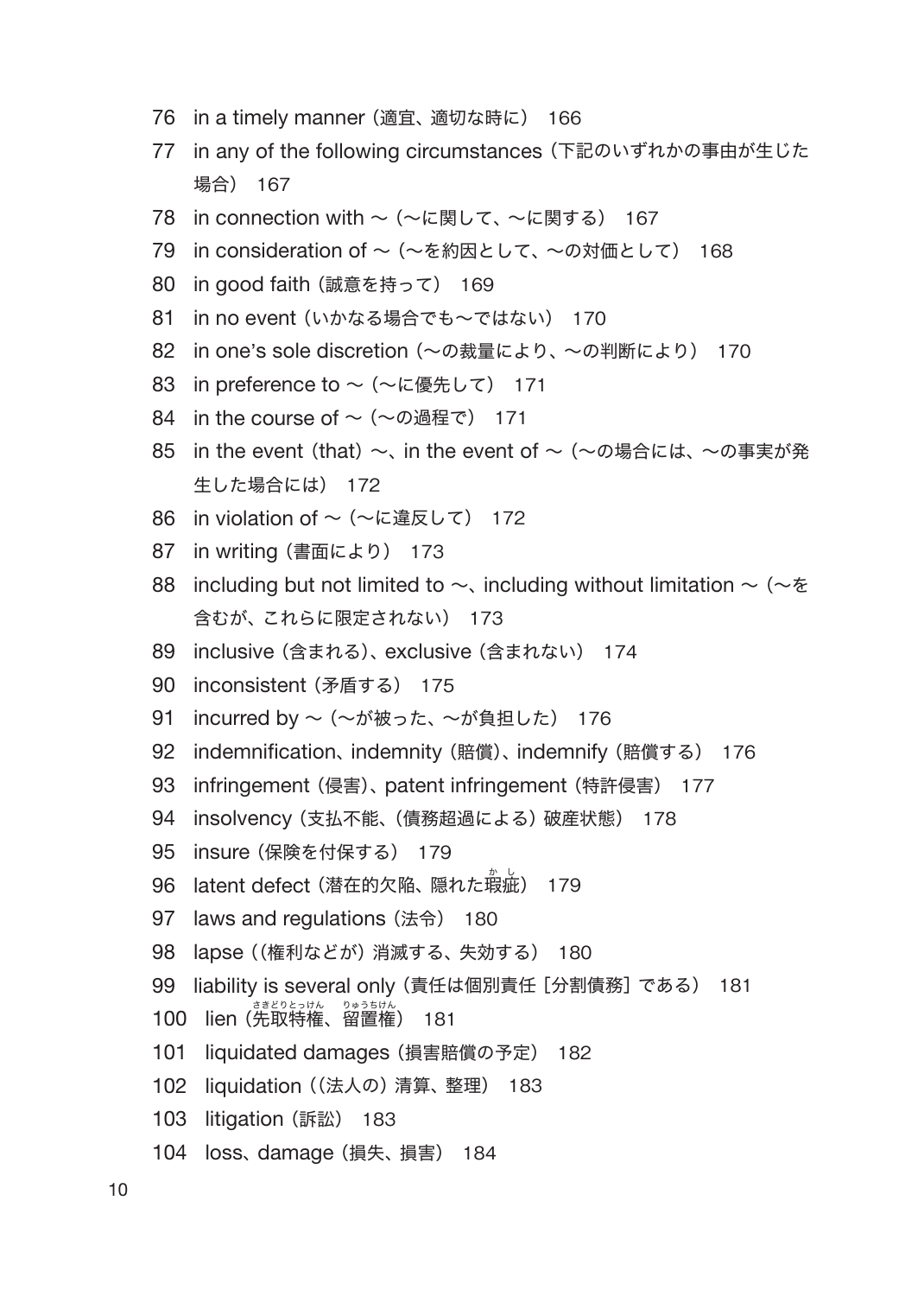- 105 material breach (重大な違反) 184
- 106 merchantability (商品適格性) 185
- 107 minimum guarantee (最低保証(額)) 186
- 108 minimum purchase quantity (最低購入数量)、 minimum purchase order (最低注文数量) 186
- 109 modification (修正、変更) 187
- 110 mortgage (抵当権) 187
- 111 non-assignable ((権利などが)譲渡不可能な) 188
- 112 non-conformance (不適合)、 non-conforming (不適合の) 188
- 113 non-disclosure agreement (秘密保持契約) 189
- 114 non-exclusive (非独占的な) 189
- 115 non-sublicensable (サブライセンス不可な) 190
- 116 non-transferable (譲渡不可の) 191
- 117 not unreasonably withhold (合理的な理由なく拒絶しない) 191
- 118 notwithstanding anything to the contrary in this Agreement (本契 約にこれと異なる規定があっても) 192
- 119 notwithstanding the above, notwithstanding the foregoing (上記) にかかわらず) 192
- 120 notwithstanding any other provision of this Agreement (本契約の 他の条項にかかわらず) 193
- 121 on and after ~ (~ (の日を含みその日)から) 193
- 122 on behalf of ~、 on someone's behalf (~の代理人として) 194
- 123 on or before ~ (~ (の日を含みその日)までに) 195
- 124 on one's own responsibility (~自身の責任で) 195
- 125 or otherwise (~にせよそうでないにせよ、その他何であろうと) 196
- 126 outside the scope of ~ (~の範囲外で) 197
- 127 outstanding (未払いの、支払残額) 197
- 128 party、 parties ((契約)当事者) 198
- 129 pay ~ in full (全額を支払う) 198
- 130 perform one's obligations (義務を履行する) 199
- 131 perpetual (永久に) 200
- 132 pertaining to ~ (~に関して、~に関する) 201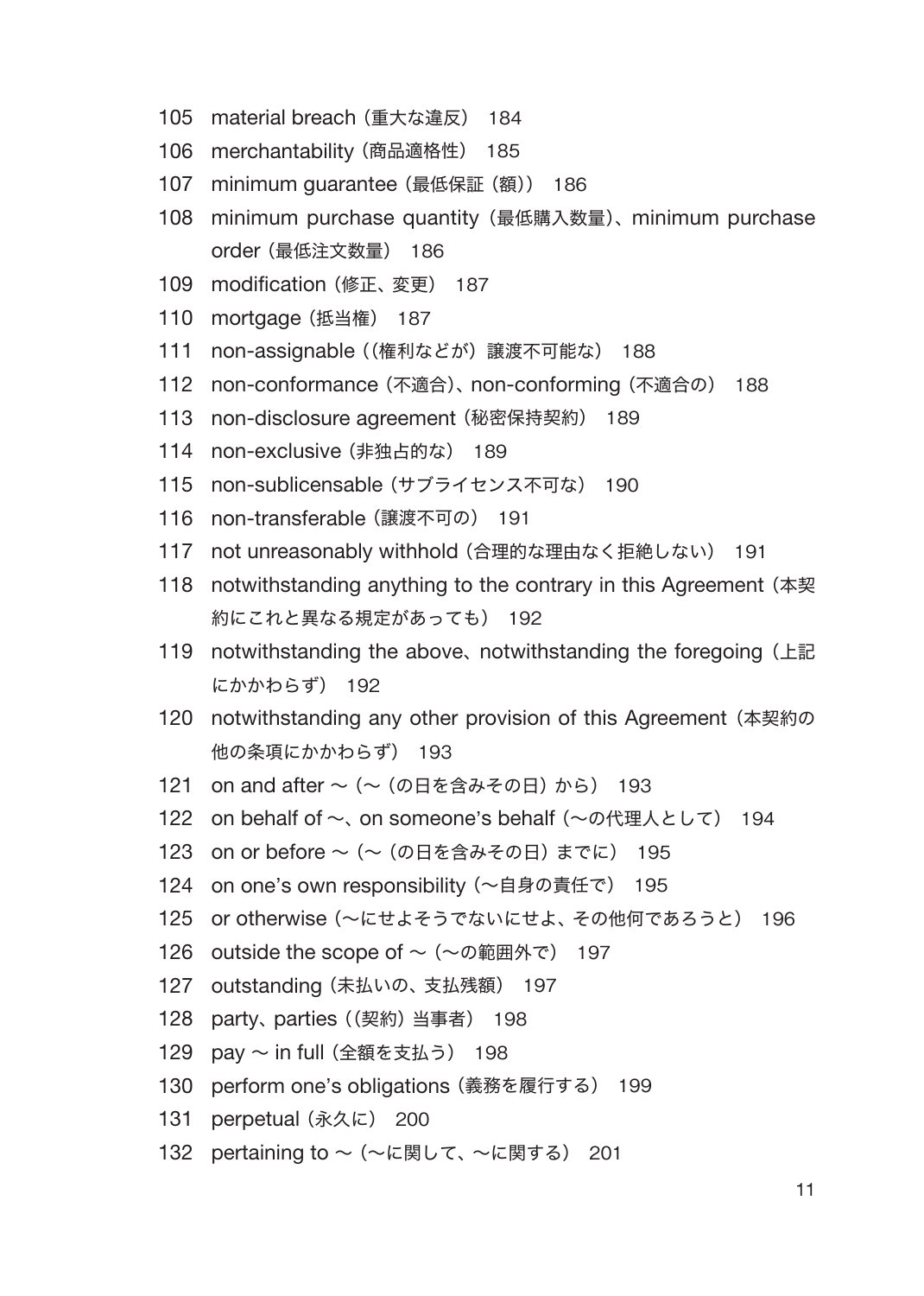- 133 power of attorney (委任状) 201
- 134 preclude (妨げる) 202
- 135 prescribe (規定する) 202
- 136 prevail over ~ (~に優先する) 203
- 137 prevail、 supersede、 override (~に優先する) 204
- 138 prior written consent (書面での事前の同意) 205
- 139 prior written notice (書面での事前の通告) 205
- 140 provided that ~、 provided, however, that ~ (ただし~である場合に) 206
- 141 provision、 clause、 article (条項) 207
- 142 pursuant to ~ (~に従って、~に準じて) 208
- 143 reasonable endeavors、 reasonable efforts (合理的な努力) 209
- 144 reasonable grounds to believe that ~ (~と信じるに足りる合理的な 理由) 210
- 145 rectify、 retrieve (回復する、是正する) 210
- 146 refer the dispute to arbitration (紛争を仲裁に付す) 211
- 147 reimburse、 refund (払い戻す) 212
- 148 release and (forever) discharge (~を解放し、(永久に)免責する) 213
- 149 relieve、 exempt、 exclude ((義務・責任などから)解放する、免除する) 214
- 150 remain in full force (and effect)(有効に存続する) 215
- 151 remedy (救済措置) 216
- 152 render ((義務として)提供する) 216
- 153 renew (契約を更新する) 217
- 154 represent and warrant (表明し保証する) 218
- 155 rescind (取り消す)、 rescission (取り消し) 219
- 156 reserve the right to ~(~する権利を留保する) 219
- 157 right of first refusal (優先拒否権、第一選択権) 220
- 158 risk、 risk of loss (危険負担) 220
- 159 save for ~、 save that ~ (~以外、~の場合を除いて) 221
- 160 set forth (明記する、定める) 222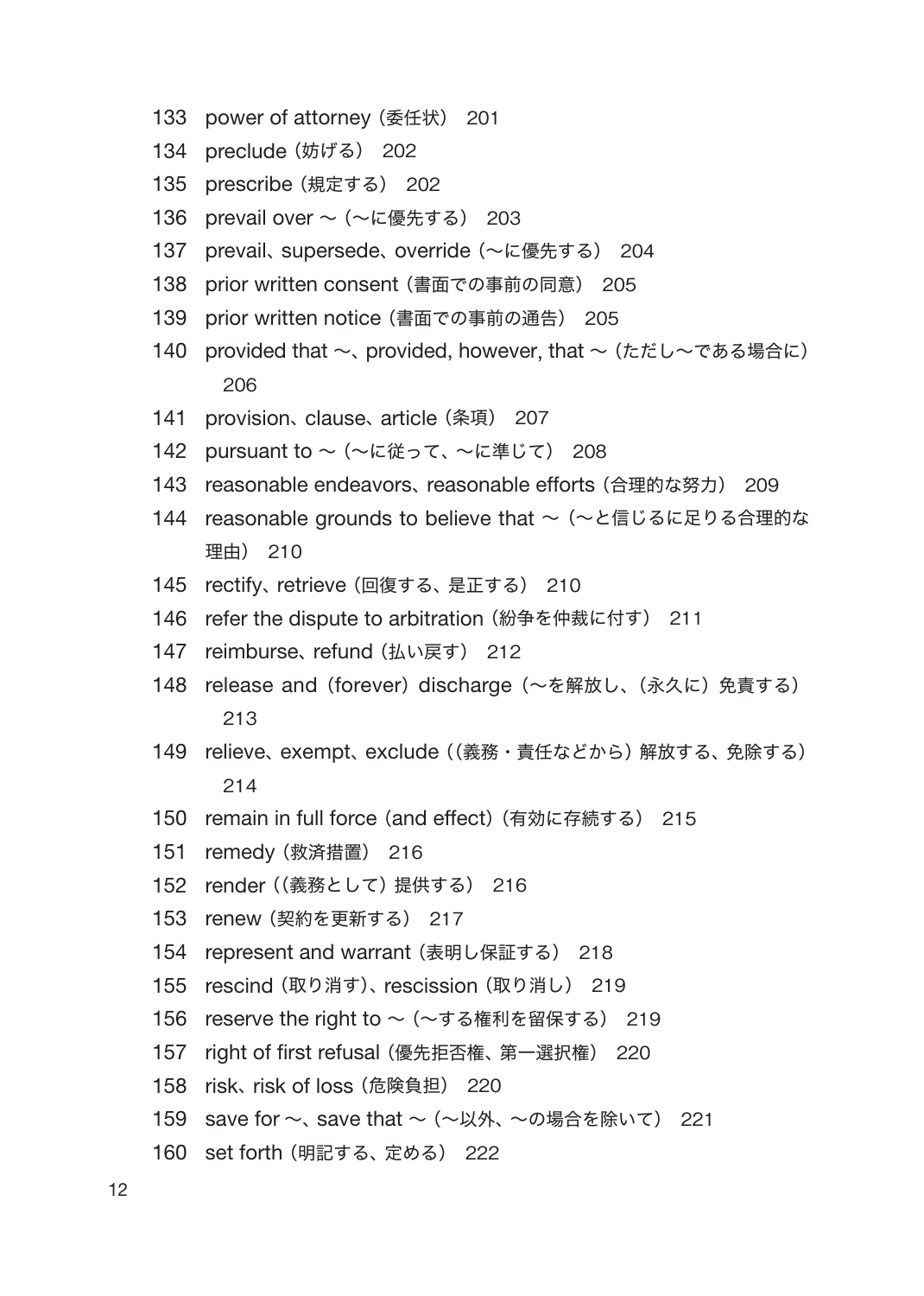- set out (規定する、定める) 222
- separately (別途、別々に) 223
- sole (単独の) 224
- 164 specifications (仕様 (書)) 224
- stipulate (規定する) 225
- subject matter (主題) 226
- subject to ~(~に従い、~を条件[前提]として) 226
- suffer damage、 sustain damage (損害を被る、損害を受ける) 227
- supersede ~(~に取って代わる、~に優先する) 228
- 170 taking into consideration ~、 taking into account ~ (~を考慮して)
- term (期間、用語) 230
- terms (and conditions)(条件) 231
- terminate (解除する、終了する)、 termination (解除、終了) 231
- territory (地域、エリア) 232
- then-current (当時の) 233
- third party (第三者) 233
- 177 time is of the essence (期限厳守は必須条件である) 234
- title (所有権) 234
- 179 to the maximum extent permitted by law (法律によって許される最 大の限度で) 235
- 180 under no circumstances (いかなる状況下にあっても~ない) 235
- 181 unless otherwise ~ (別に~しない限り) 236
- 182 unless otherwise agreed in writing (別に書面での合意がない限り)
- 183 unless otherwise set forth herein ~ (本契約において別に定められた 場合を除いて~) 237
- (up)on (one's) request ((~の)要求に基づいて) 238
- violate (違反する) 239
- 186 waiver of liability (責任の免除) 239
- whatsoever (何であれ、何が起こっても) 240
- (regardless of) whether or not ~(~であるか否かを問わず) 241